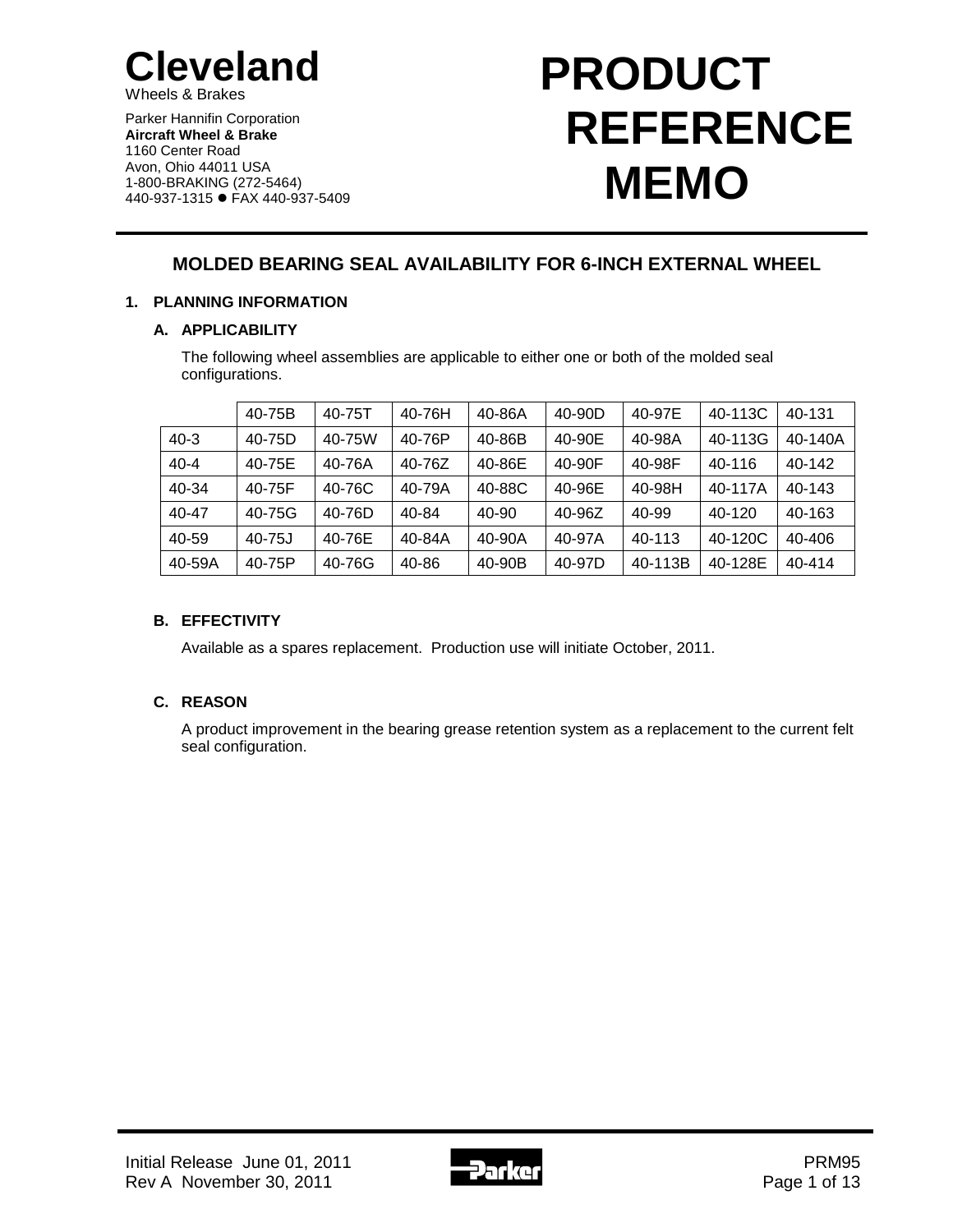

#### **D. DESCRIPTION**

This PRM provides the replacement instructions of the felt seal components in the subject wheel assemblies. The following procedures are provided to assure proper installation of the alternate molded seal.

Two new molded bearing seal configurations are available that will significantly improve the prevention of water infiltration into the bearing hub area providing more protection against possible bearing corrosion.

(1) 154-12000 Molded Seal

Refer to Figure 1. The new 154-12000 molded seal configuration and the corresponding current felt seal configuration are listed below.





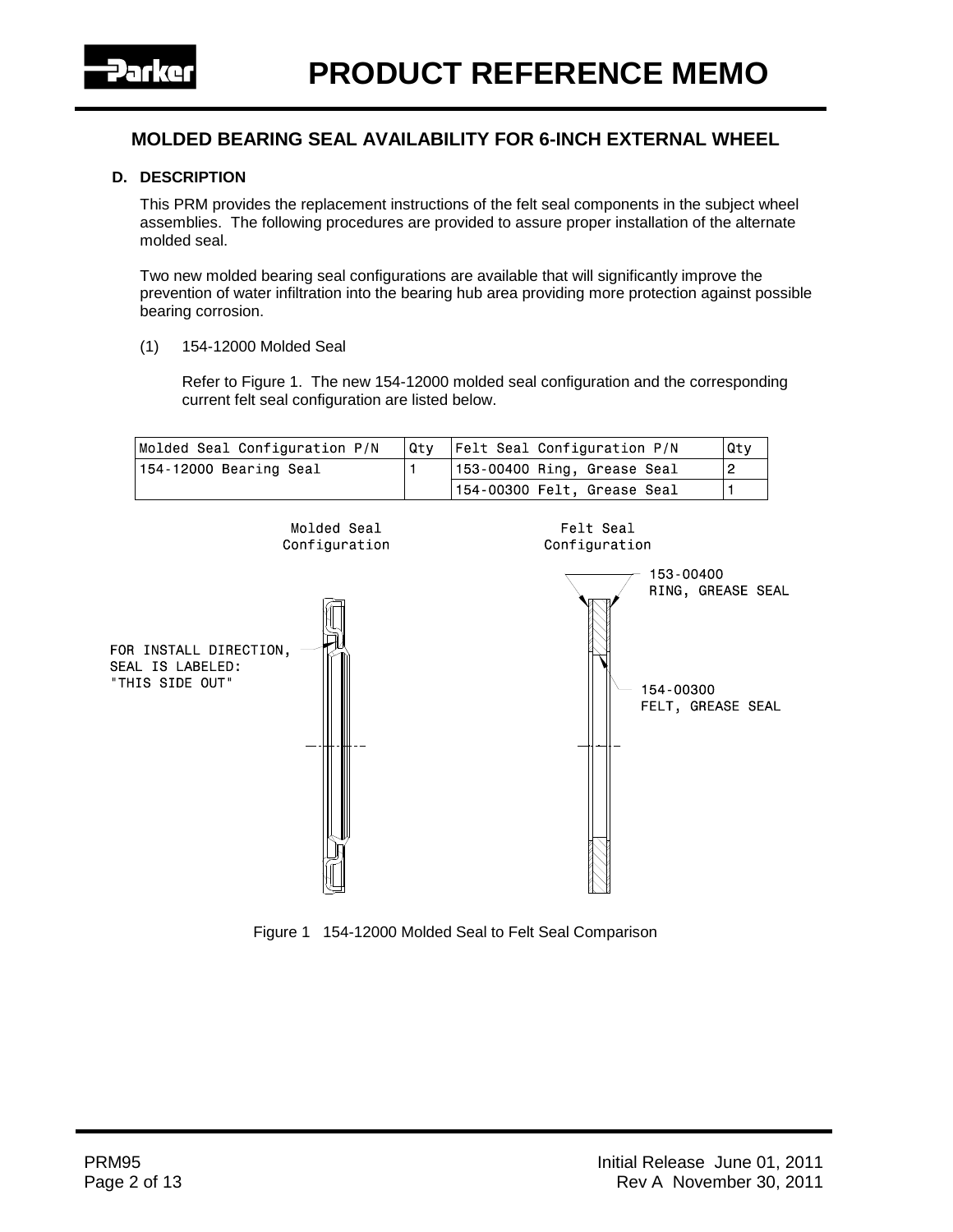(2) 154-12400 Molded Seal

Refer to Figure 2. The new 154-12400 molded seal configuration and the corresponding current felt seal configuration are listed below.

| Molded Seal Configuration P/N | Qtv | <b>Felt Seal Configuration P/N</b>  | Qtv |
|-------------------------------|-----|-------------------------------------|-----|
| 154-12400 Bearing Seal        |     | $\vert$ 153-01500 Ring, Grease Seal |     |
|                               |     | $154-01300$ Felt, Grease Seal       |     |



Figure 2 154-12400 Molded Seal to Felt Seal Comparison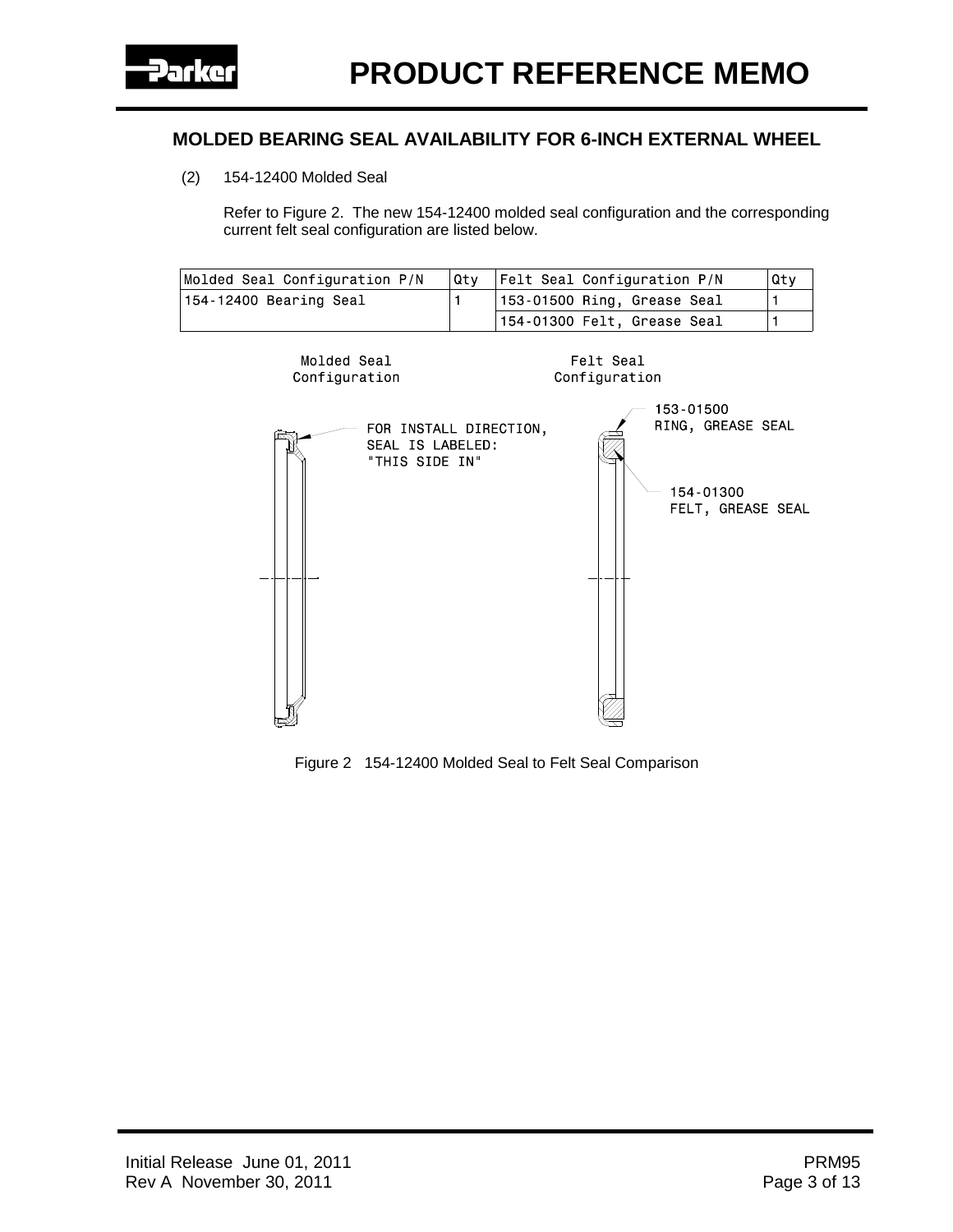

#### **E. COMPLIANCE**

Recommended. At next annual inspection, scheduled overhaul or at owner's discretion.

#### **F. APPROVAL**

The engineering contents of this Product Reference Memo are FAA DER approved.

#### **G. WEIGHT AND BALANCE**

Not affected.

#### **H. OTHER PUBLICATIONS AFFECTED**

AWBCMM0001............. Maintenance Manual, External Design Wheels & Brakes

All individual wheel assembly component maintenance manuals and kit installation manuals that are affected by this PRM will be updated at the next scheduled revision.

#### **2. ACCOMPLISHMENT INSTRUCTIONS**

#### **A. IDENTIFICATION**

Refer to the wheel assembly list in paragraph **1.A. APPLICABILITY**. A wheel assembly will use either one, both of the same, or a combination of both of the molded seals as an alternate to the existing felt seal configuration.

In addition to or in absence of individual wheel assembly maintenance manuals, refer to the following publications, published by Parker Hannifin – Aircraft Wheel and Brake, for disassembly and assembly procedures; service limits, general maintenance guidelines, and applicable related data. Always obtain the latest issue in effect.

AWBCMM0001............. Component Maintenance Manual, External Design Wheels & Brakes AWTSG0001 ................ Technician's Service Guide (formerly PRM64)

Contact technical support for additional assistance.

Parker Hannifin Corporation **Mebsites:** www.parker.com<br>Aircraft Wheel & Brake Division **Marker E-mail: clevelandwbhelp@p** 1160 Center Road **Fax:** (440) 937-5409 Attn: Technical Services/Hotline

E-mail: clevelandwbhelp@parker.com Avon, Ohio 44011 U.S.A. Tel: 1-800-BRAKING (1-800-272-5464)

#### **B. REPLACEMENT INSTRUCTIONS**

Refer to the following paragraphs and figures for installation instructions and wheel assembly applicability.

**SAFETY WARNING:** DEFLATE THE TIRE. WORKING ON OR NEAR A FULLY INFLATED TIRE CAN BE DANGEROUS.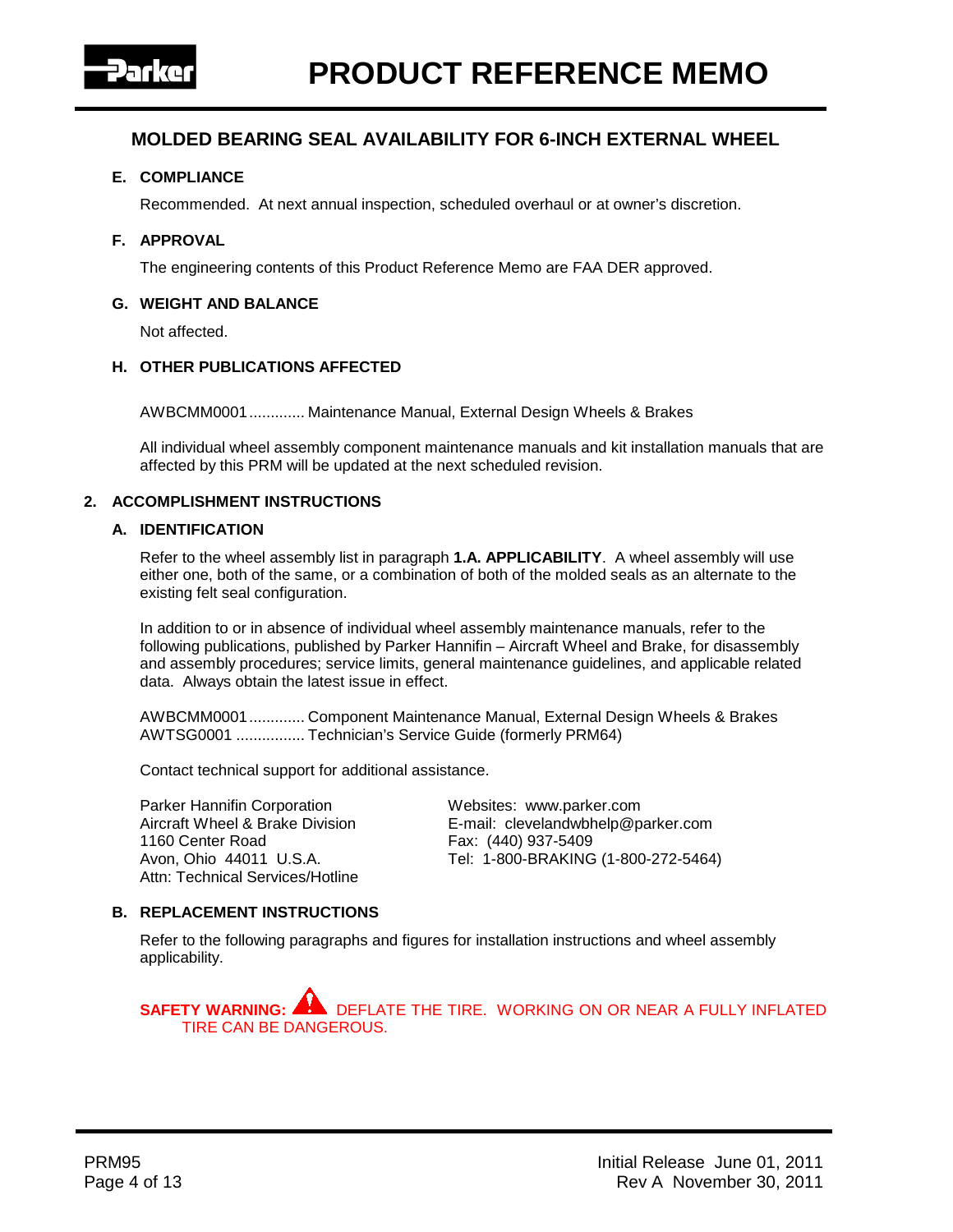(1) 40-76A, 40-76C, 40-76D, 40-76E, 40-76H, 40-76P, 40-76Z, 40-113G, 40-140A

Note: All listed wheel assemblies are nose wheels except for 40-113G.

Refer to Figure 3 and replace the inboard and outboard felt seal configurations as follows.

- (a) Deflate the tire.
- (b) 40-113G only: Loosen the back plate assembly tie bolts which fasten the back plate to the brake housing. Remove the back plate.
- (c) Remove any additionally equipped components necessary to expose the axle mounting hardware such as a dust shield.
- (d) Remove and retain the axle mounting hardware and slide the wheel/tire assembly off of the axle.
- (e) Remove the snap rings from both wheel halves.

#### **CAUTION: DO NOT DISCARD THE 153-00300 GREASE SEAL RINGS. THEY WILL EACH BE USED WITH THE 154-12400 MOLDED SEAL.**

- (f) Remove the felt seal components: 1X 153-01500 grease seal ring and 1X 154-01300 grease seal felt from each wheel half. Retain the 153-00300 grease seal rings.
- (g) For each wheel half, install the 154-12400 molded seal against the 153-00300 grease seal ring. Make sure the molded seal is installed correctly by observing "THIS SIDE IN" in molded characters on the seal.
- (h) Install the snap rings for each wheel half.
- (i) Slide the wheel assembly onto the axle and install the axle mounting hardware accordance with the Airframe Owner's Handbook manual or wheel assembly component maintenance manual if so equipped. Make sure the inboard bearing is seated.
- (j) 40-113G only: Fasten the back plate to the brake housing by installing the tie bolts. Tighten to specifications in accordance with the brake assembly component maintenance manual or, if one does not exist, AWBCMM0001, Component Maintenance Manual, External Design Wheels & Brakes.
- (k) Install any additionally equipped components such as a dust shield.
- (l) Inflate the tire to the service inflation pressure.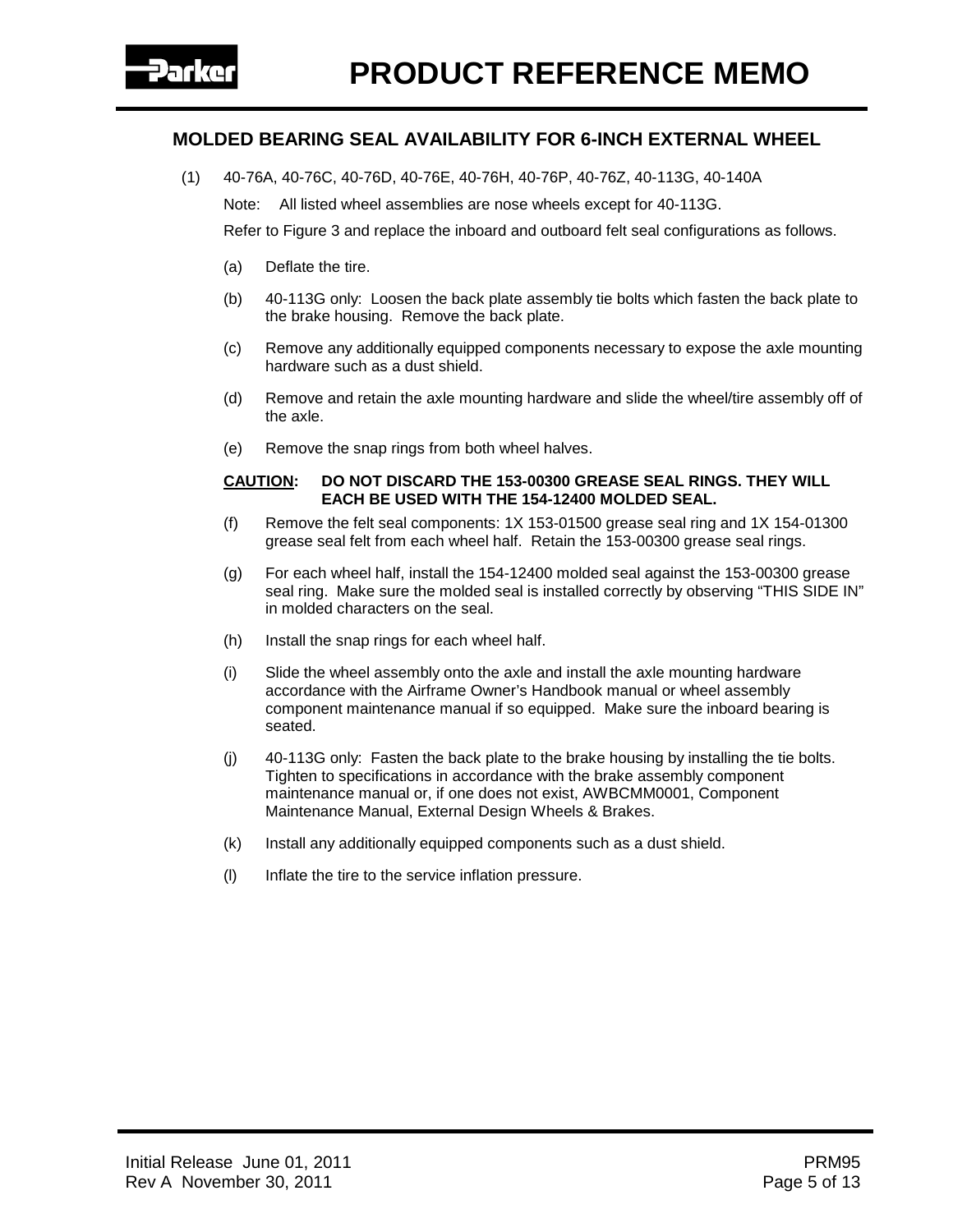



Figure 3 Felt Seal Configuration Replacement 40-76A, 40-76C, 40-76D, 40-76E, 40-76H, 40-76P, 40-76Z, 40-113G, 40-140A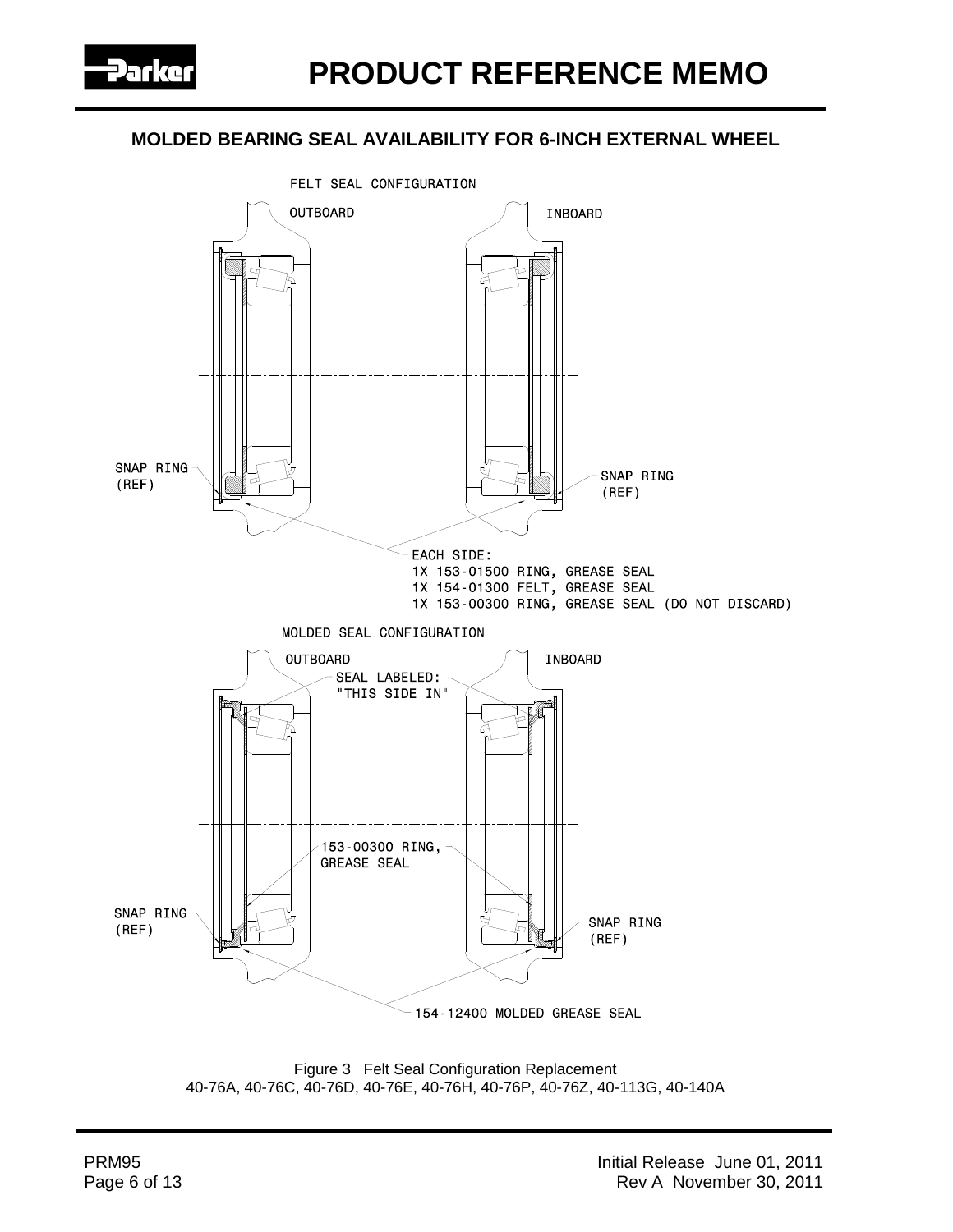(2) 40-34, 40-75P, 40-84A, 40-86, 40-86B, 40-86E, 40-90D, 40-414

Refer to Figure 4 and replace the inboard and outboard felt seal configurations as follows.

- (a) Deflate the tire.
- (b) Loosen the back plate assembly tie bolts which fasten the back plate(s) to the brake housing. Remove the back plate(s).
- (c) Remove any additionally equipped components necessary to expose the axle mounting hardware such as a dust shield.
- (d) Remove and retain the axle mounting hardware and slide the wheel/tire assembly off of the axle.
- (e) Remove the snap rings from both wheel halves.
- (f) Remove the felt seal components: 2X 153-00400 grease seal ring and 1X 154-00300 grease seal felt from each wheel half.
- (g) For each wheel half, install the 154-12000 molded seal. Make sure the molded seal is installed correctly by observing "THIS SIDE OUT" in molded characters on the seal.
- (h) Install the snap rings for each wheel half.
- (i) Slide the wheel assembly onto the axle and install the axle mounting hardware accordance with the Airframe Owner's Handbook manual or wheel assembly component maintenance manual if so equipped. Make sure the inboard bearing is seated.
- (j) Fasten the back plate(s) to the brake housing by installing the tie bolts. Tighten to specifications in accordance with the brake assembly component maintenance manual or, if one does not exist, AWBCMM0001, Component Maintenance Manual, External Design Wheels & Brakes.
- (k) Install any additionally equipped components such as a dust shield.
- (l) Inflate the tire to the service inflation pressure.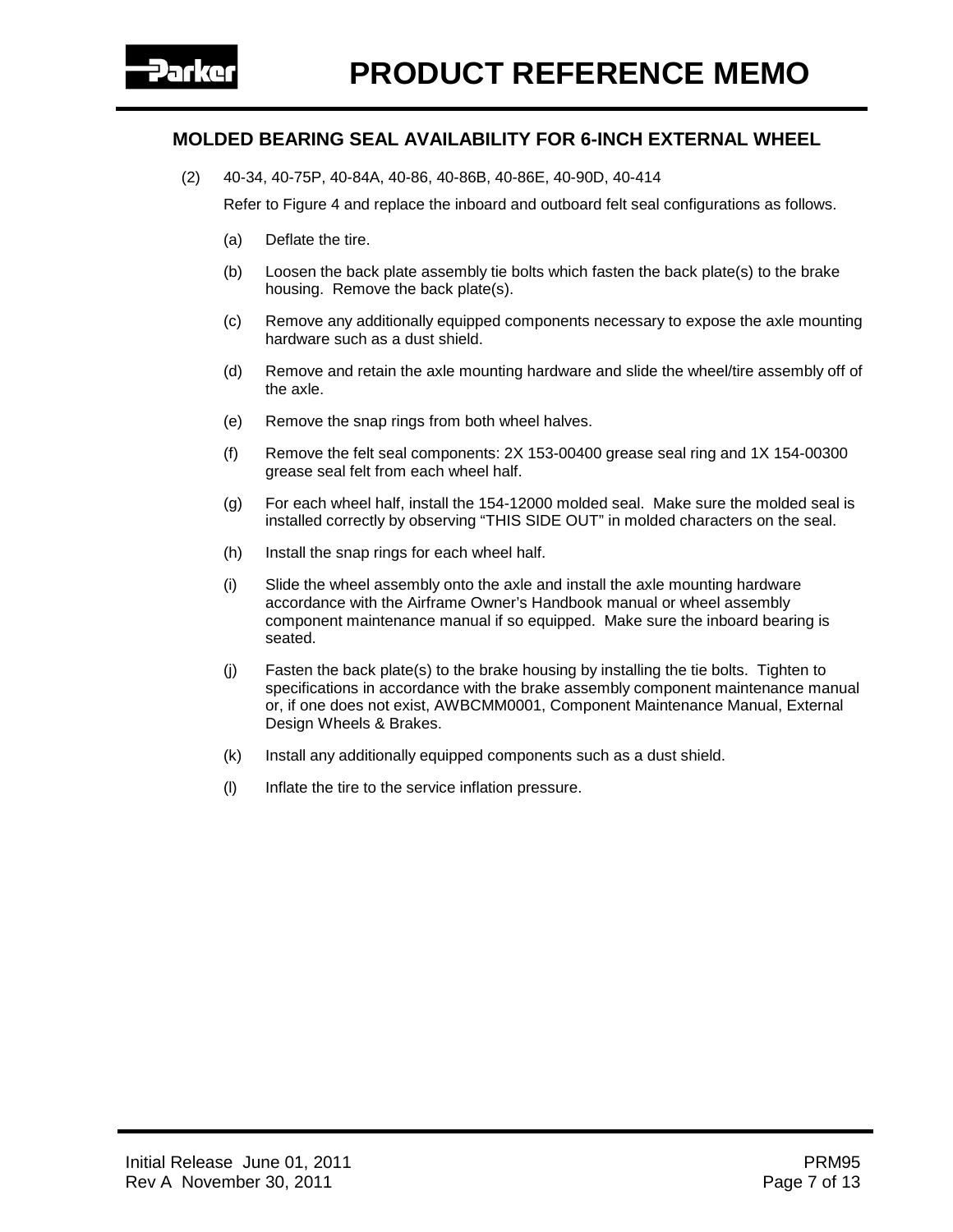

FELT SEAL CONFIGURATION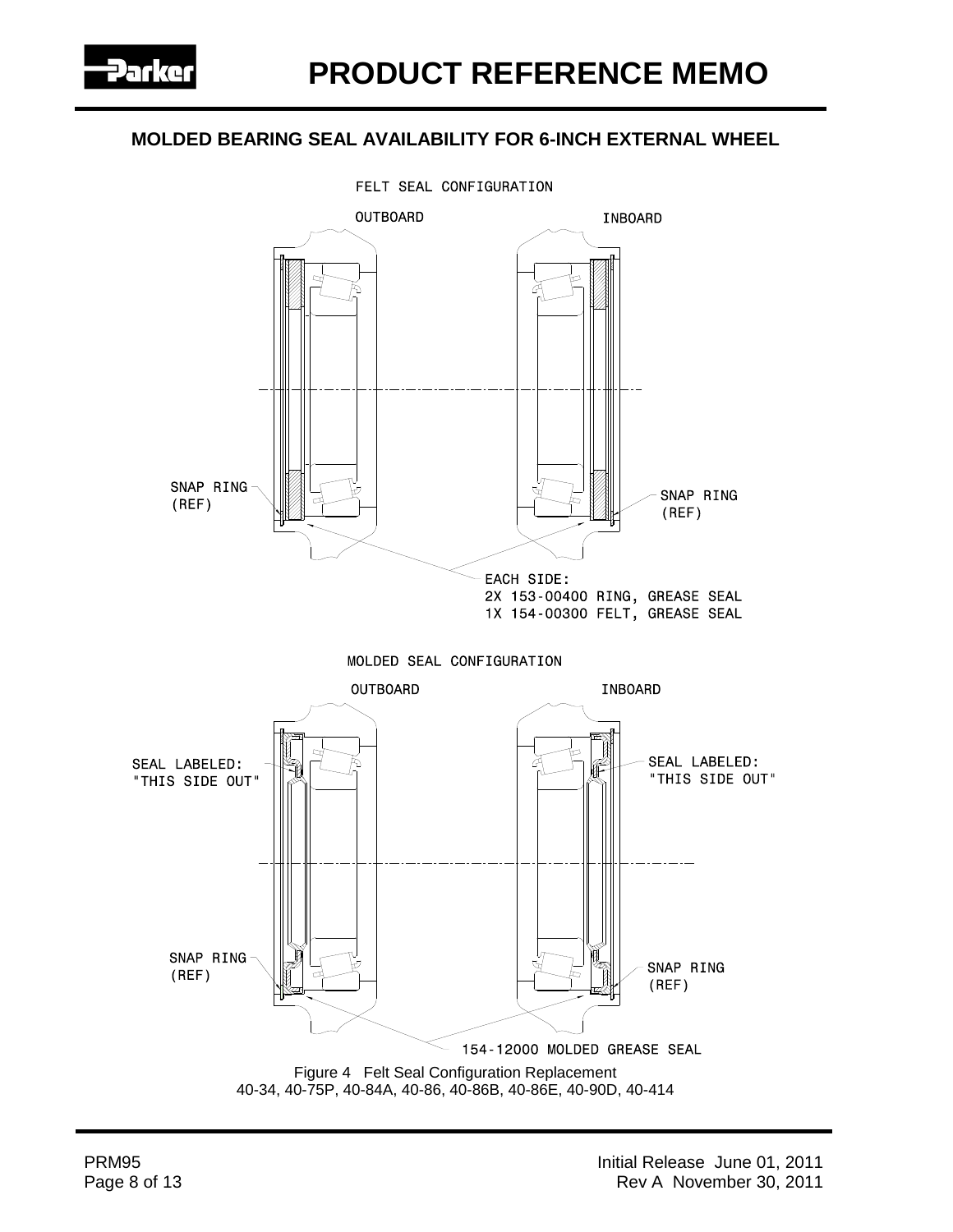(3) 40-59, 40-59A, 40-75B, 40-75D, 40-75E, 40-75F, 40-75G, 40-75J, 40-75T, 40-75W, 40-76G, 40-79A, 40-84, 40-86A, 40-88C, 40-90, 40-90A, 40-90B, 40-90E, 40-90F, 40-96E, 40-96Z, 40- 97A, 40-97D, 40-97E, 40-98A, 40-98F, 40-98H, 40-113, 40-113B, 40-113C, 40-117A, 40-120, 40-120C, 40-128E, 40-142, 40-143, 40-163, 40-406

Note: All listed wheel assemblies are main wheels except for 40-76G, 40-113B, 40-117A.

Refer to Figure 5 and replace the inboard and outboard felt seal configurations as follows.

- (a) Deflate the tire.
- (b) All except 40-76G, 40-113B, 40-117A: Loosen the back plate assembly tie bolts which fasten the back plate(s) to the brake housing. Remove the back plate(s) and the insulator shim, if so equipped.
- (c) Remove any additionally equipped components necessary to expose the axle mounting hardware such as a dust shield.
- (d) Remove and retain the axle mounting hardware and slide the wheel/tire assembly off of the axle.
- (e) Remove the snap rings from both wheel halves.
- (f) Inboard wheel half seal replacement:
	- 1 Remove the inboard wheel half felt seal components: 2X 153-00400 grease seal ring and 1X 154-00300 grease seal felt.
	- 2 Install the 154-12000 molded seal. Make sure the molded seal is installed correctly by observing "THIS SIDE OUT" in molded characters on the seal.
	- 3 Install the snap ring.
- (g) Outboard wheel half seal replacement:

#### **CAUTION: DO NOT DISCARD THE 153-00300 GREASE SEAL RING. IT WILL BE USED WITH THE 154-12400 MOLDED SEAL.**

- 1 Remove the outboard wheel half felt seal components: 1X 153-01500 grease seal ring and 1X 154-01300 grease seal felt. Retain the 153-00300 grease seal ring.
- 2 Install the 154-12400 molded seal against the 153-00300 grease seal ring. Make sure the molded seal is installed correctly by observing "THIS SIDE IN" in molded characters on the seal.
- 3 Install the snap ring.
- (h) Slide the wheel assembly onto the axle and install the axle mounting hardware accordance with the Airframe Owner's Handbook manual or wheel assembly component maintenance manual if so equipped. Make sure the inboard bearing is seated.
- (i) All except 40-76G, 40-113B, 40-117A: Install the insulator shim, if so equipped, and fasten the back plate(s) to the brake housing by installing the tie bolts. Tighten to specifications in accordance with the brake assembly component maintenance manual or, if one does not exist, AWBCMM0001, Component Maintenance Manual, External Design Wheels & Brakes.
- (j) Install any additionally equipped components such as a dust shield.
- (k) Inflate the tire to the service inflation pressure.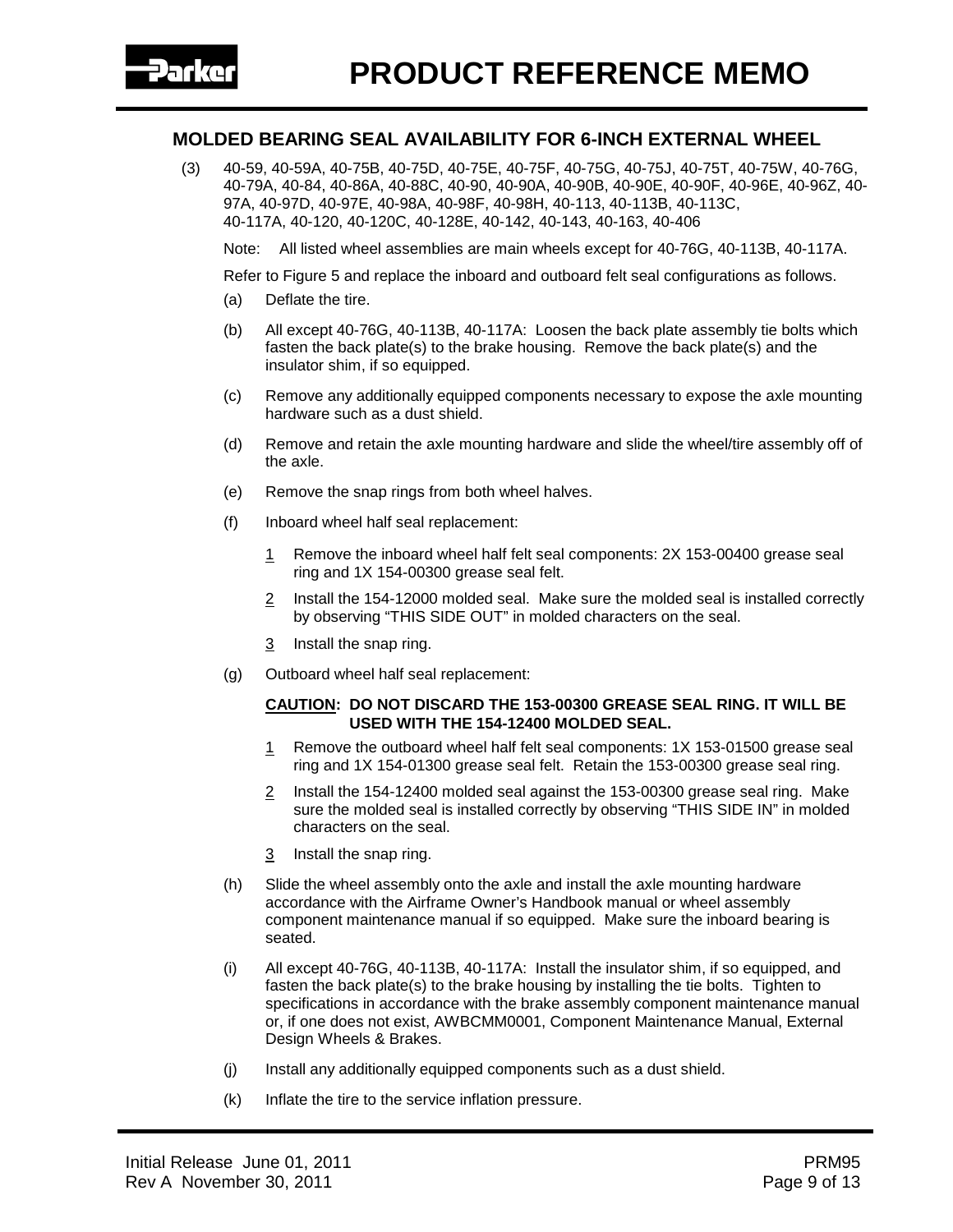



Figure 5 Felt Seal Configuration Replacement:

40-59, 40-59A, 40-75B, 40-75D, 40-75E, 40-75F, 40-75G, 40-75J, 40-75T, 40-75W, 40-76G, 40-79A, 40-84, 40-86A, 40-88C, 40-90, 40-90A, 40-90B, 40-90E, 40-90F, 40-96E, 40-96Z, 40-97A, 40-97D, 40-97E, 40-98A, 40-98F, 40-98H, 40-113, 40-113B, 40-113C, 40-117A, 40-120, 40-120C, 40-128E, 40-142, 40-143, 40-163, 40-406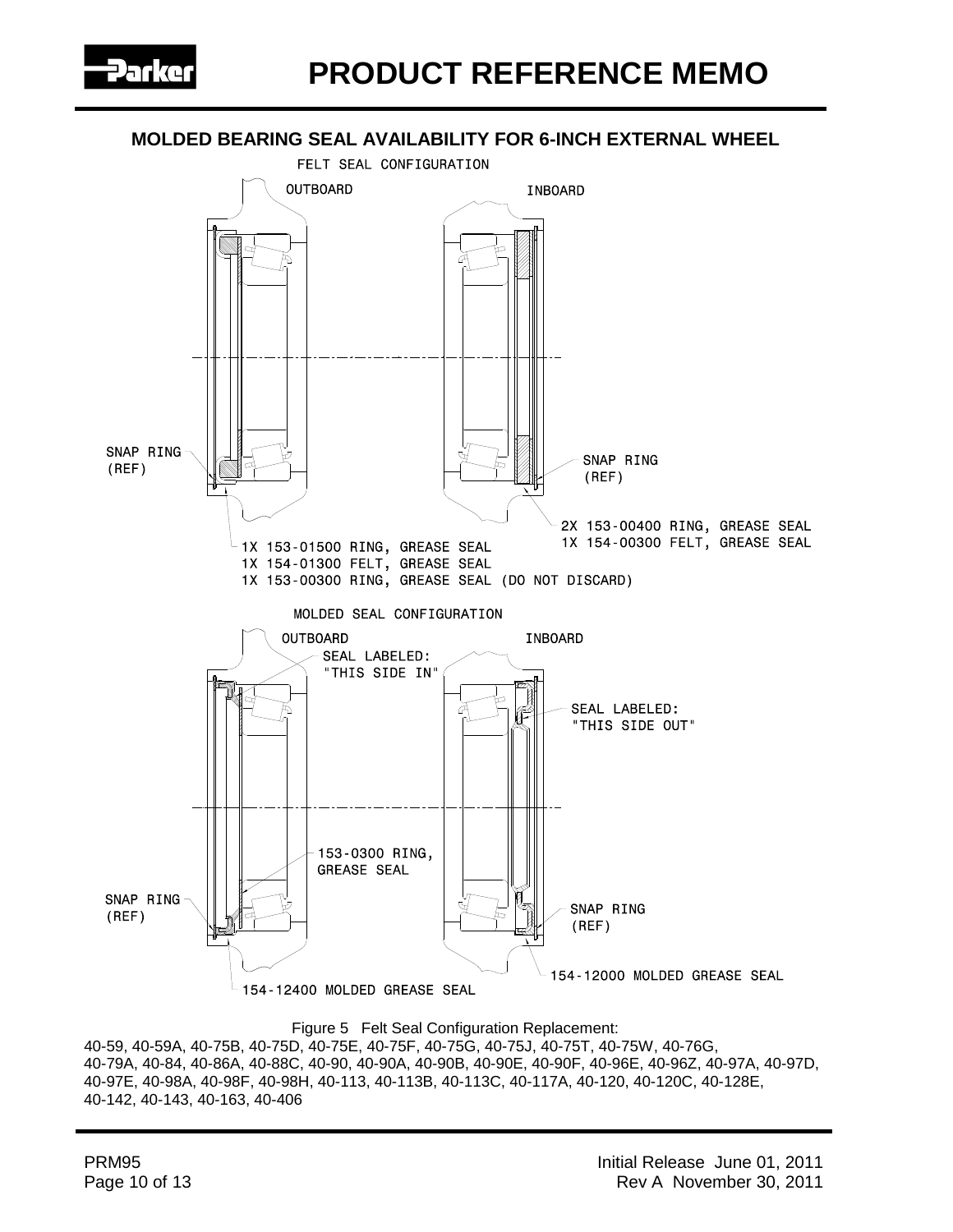(4) 40-3, 40-4, 40-47, 40-99, 40-116, 40-131

Note: Seal replacement is for the inboard wheel half only.

Refer to Figure 6 and replace the inboard felt seal configuration as follows.

- (a) Deflate the tire.
- (b) Loosen the back plate assembly tie bolts which fasten the back plate(s) to the brake housing. Remove the back plate(s) and the insulator shim, if so equipped.
- (c) If so equipped, remove the dust shield snap ring and dust shield.
- (d) Remove the outboard wheel half hubcap snap ring and hubcap.
- (e) Remove and retain the axle mounting hardware and slide the wheel/tire assembly off of the axle.
- (f) Remove the inboard wheel half snap ring.
- (g) Remove the felt seal components: 2X 153-00400 grease seal ring and 1X 154-00300 grease seal felt from the inboard wheel half.
- (h) Install the 154-12000 molded seal. Make sure the molded seal is installed correctly by observing "THIS SIDE OUT" in molded characters on the seal.
- (i) Install the inboard wheel half snap ring.
- (j) Slide the wheel assembly onto the axle and install the axle mounting hardware accordance with the Airframe Owner's Handbook manual or wheel assembly component maintenance manual if so equipped. Make sure the inboard bearing is seated.
- (k) Install the outboard wheel half hubcap and hubcap snap ring.
- (l) Install the insulator shim, if so equipped, and fasten the back plate(s) to the brake housing by installing the tie bolts. Tighten to specifications in accordance with the brake assembly component maintenance manual or, if one does not exist, AWBCMM0001, Component Maintenance Manual, External Design Wheels & Brakes.
- (m) if so equipped, install the dust shield and dust shield snap ring.
- (n) Inflate the tire to the service inflation pressure.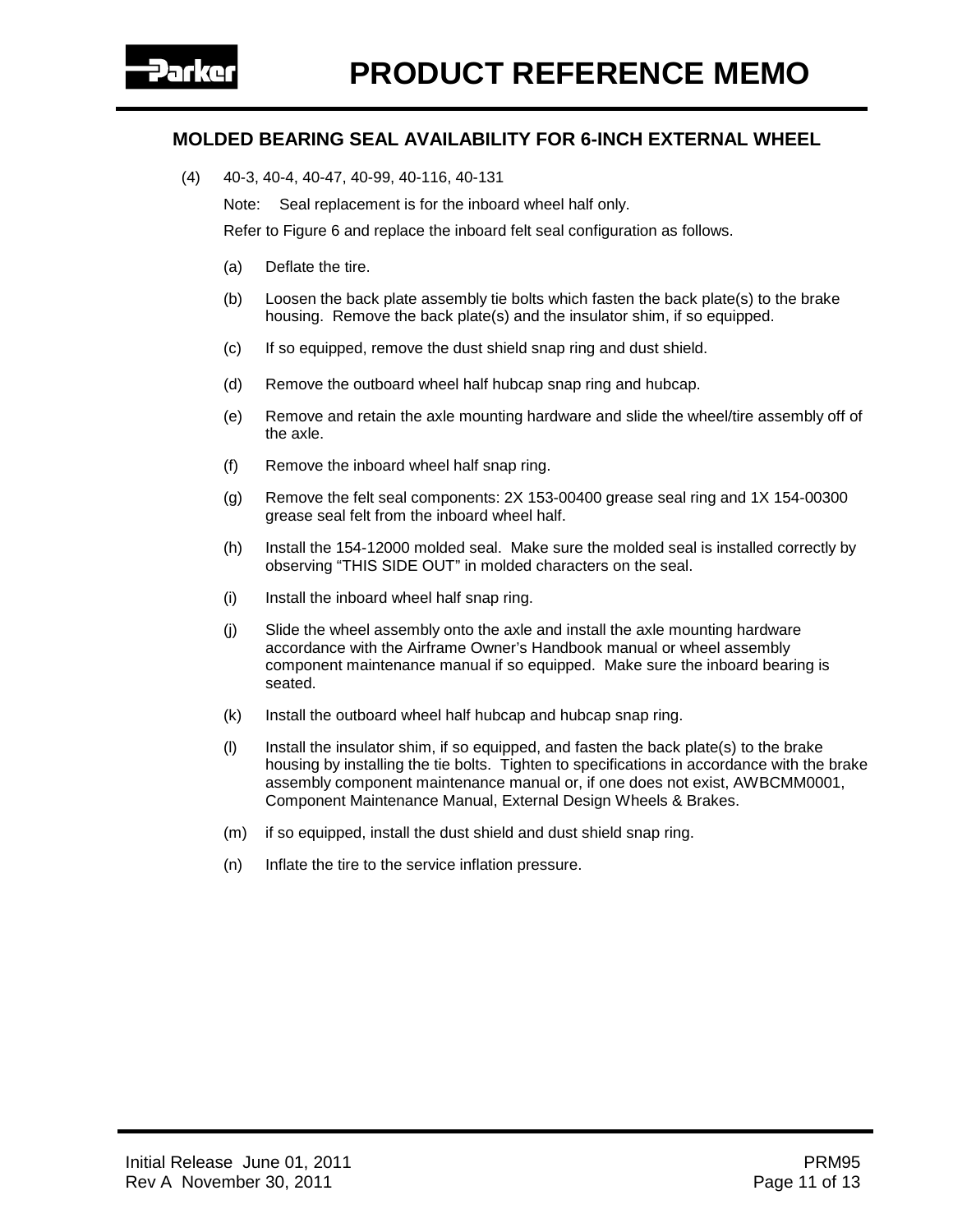